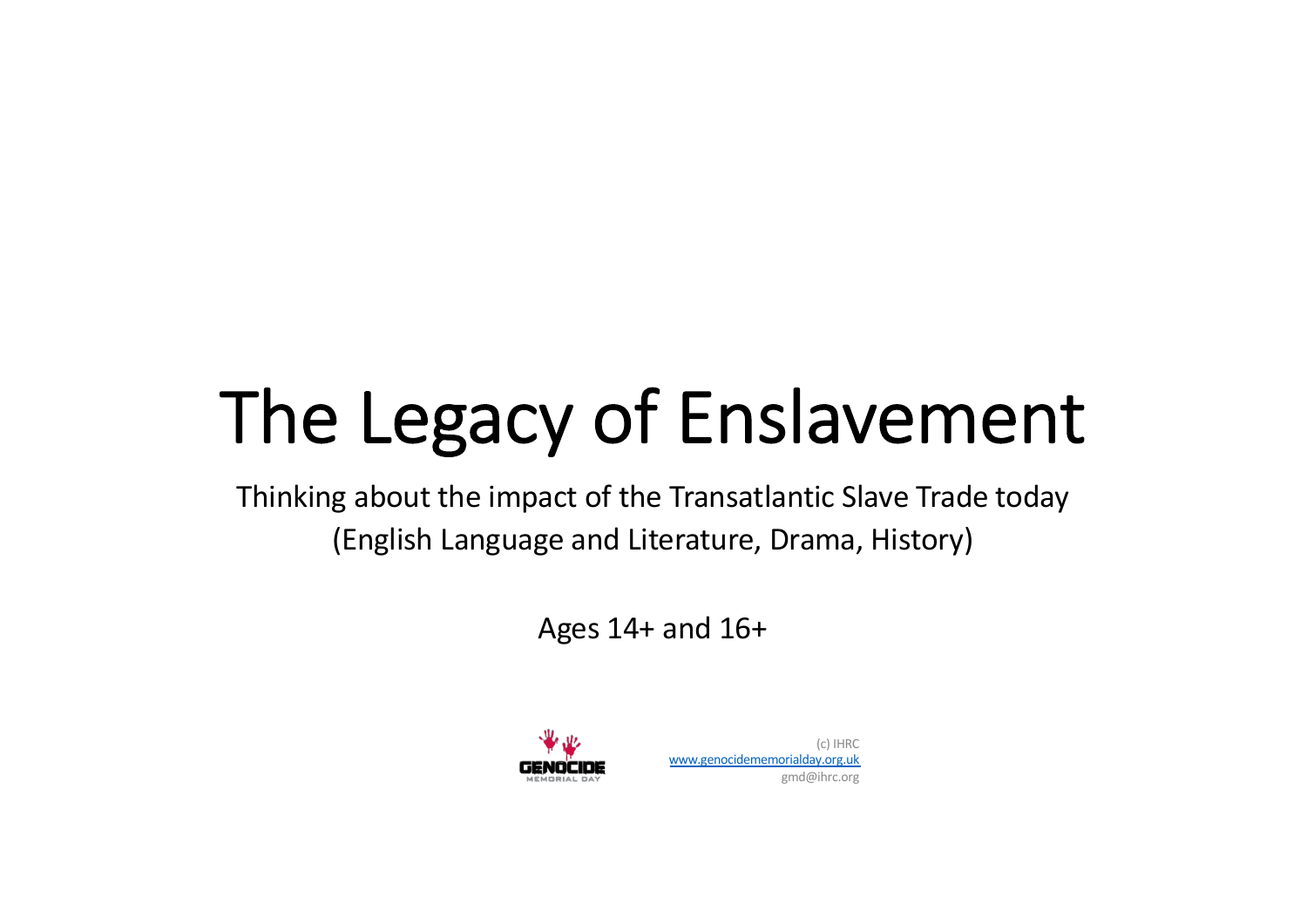### **Listen…**

Watch this 15 minute video including a spoken word performance by Chicana, American, Muslim poet Mark Gonzales about the finding of the remains of 20,000 slaves buried on the site uncovered by the collapse of the World Trade Center on 9-11 (Quraishi, 2010).

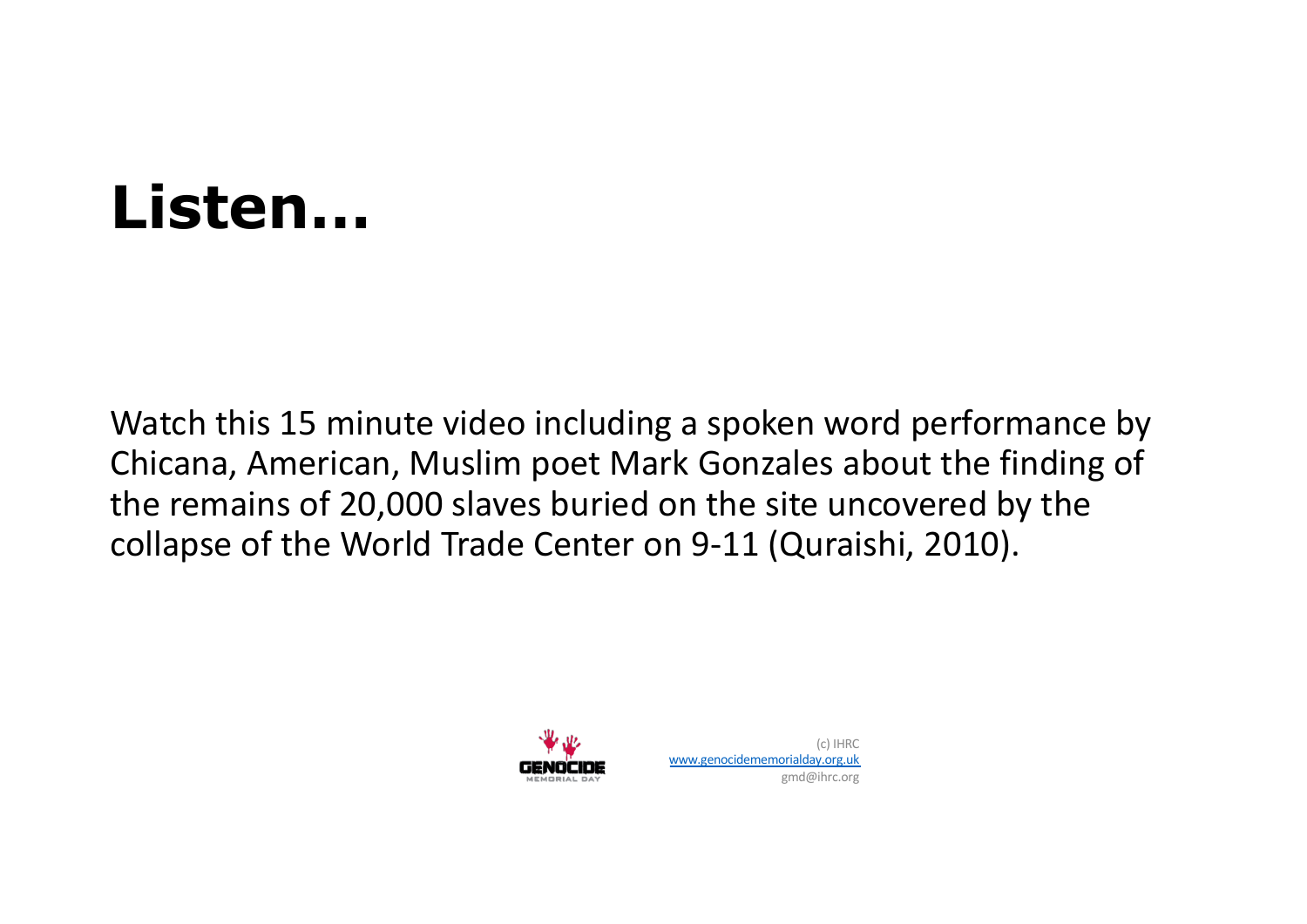### Mark Gonzales

Watch Gonzales piece performed at Genocide Memorial Day in London, UK in 2013.

<https://youtu.be/CFbzltsNHpo>



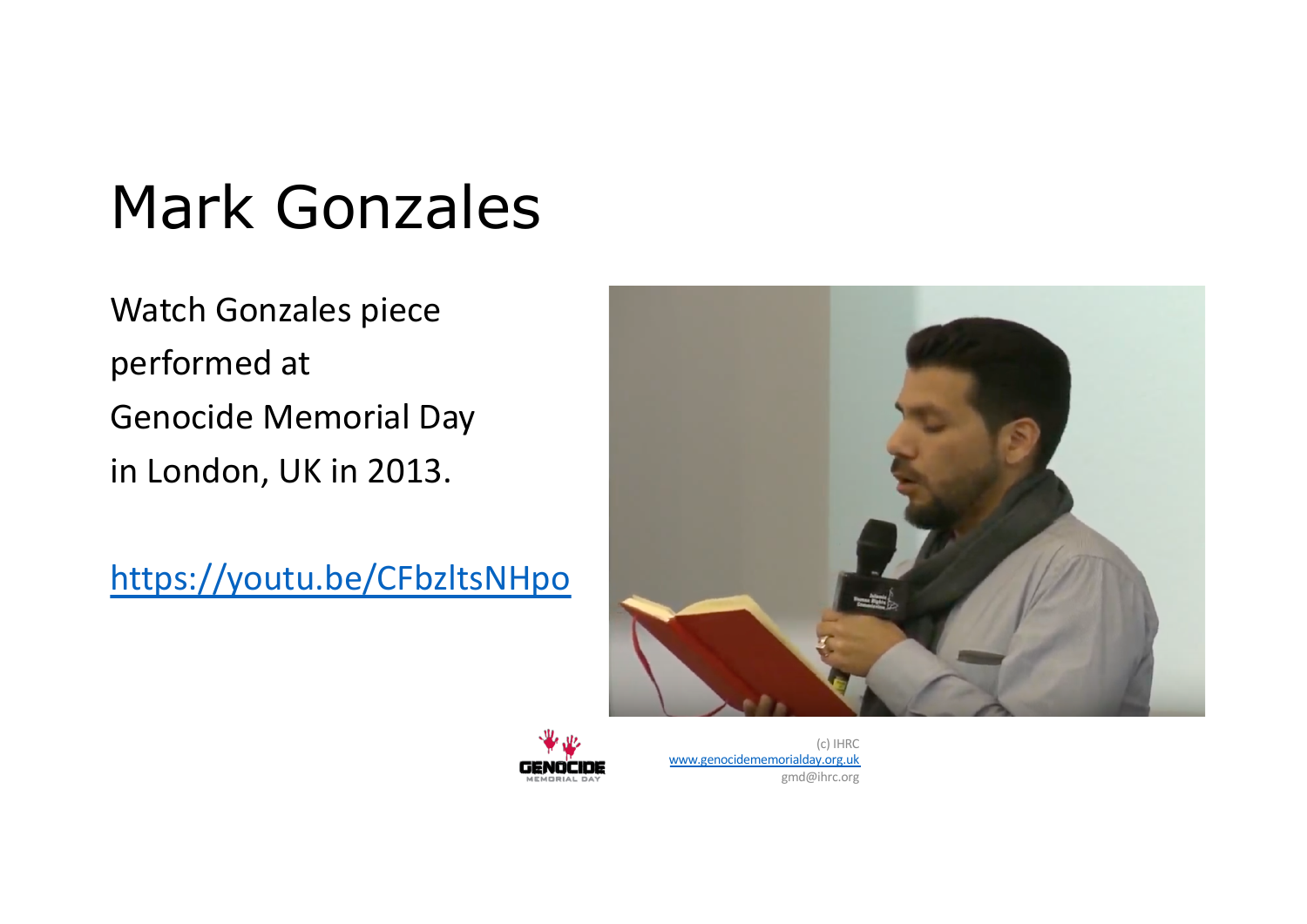#### Think and Discuss Three questions

- 1. What does Gonzales mean about reframing language?
- What examples does the poet give of reframing language?
- What examples of reframing language can you think of?
- What is the difference between calling someone a slave and saying they are enslaved?



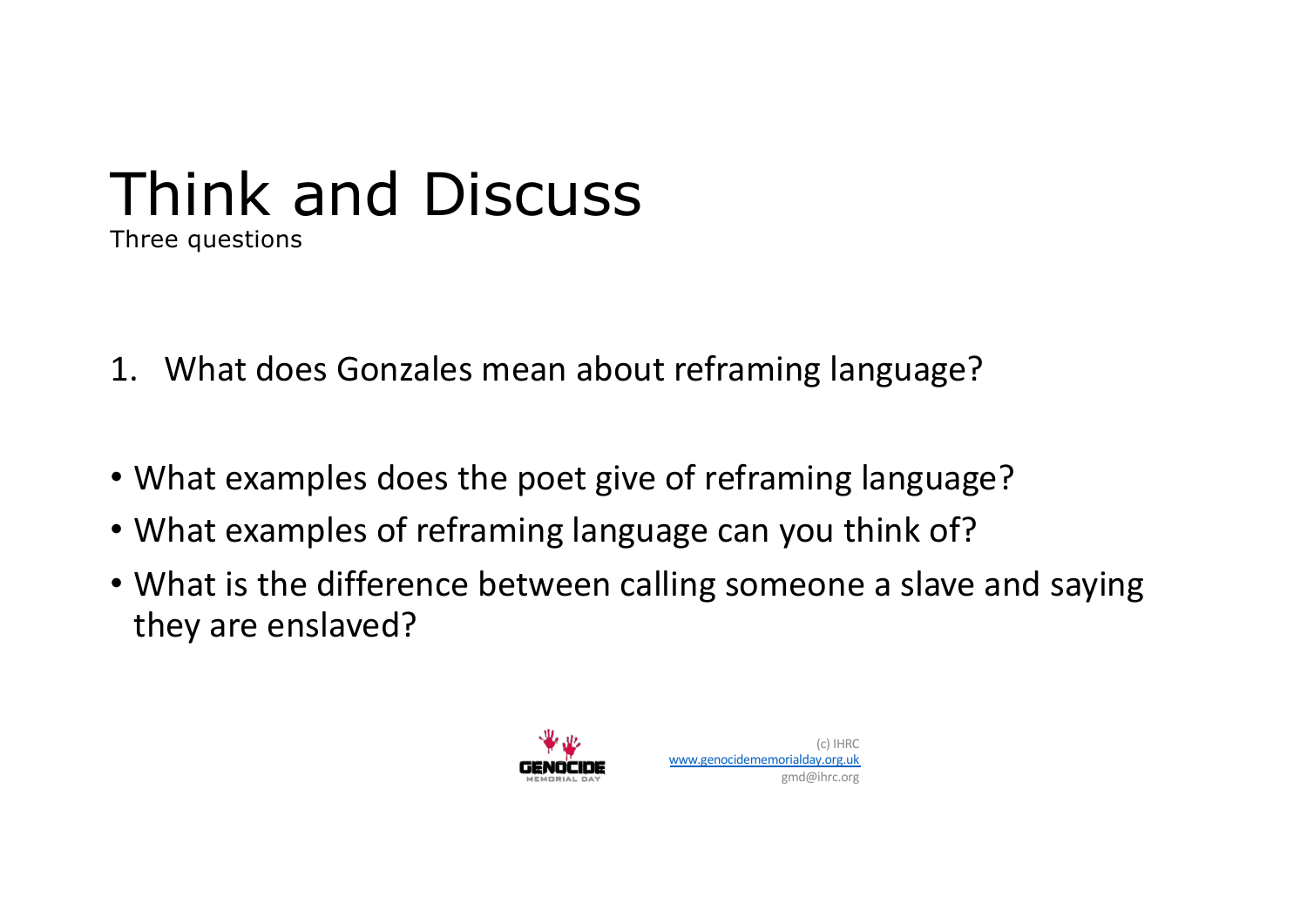- 2. How does reframing apply to what the poet is talking about regarding the burial site?
- How does he feel connected those buried there?
- Is this a surprise to you? If so, why?
- How are those buried there remembered by (i) society; (ii) the poet?



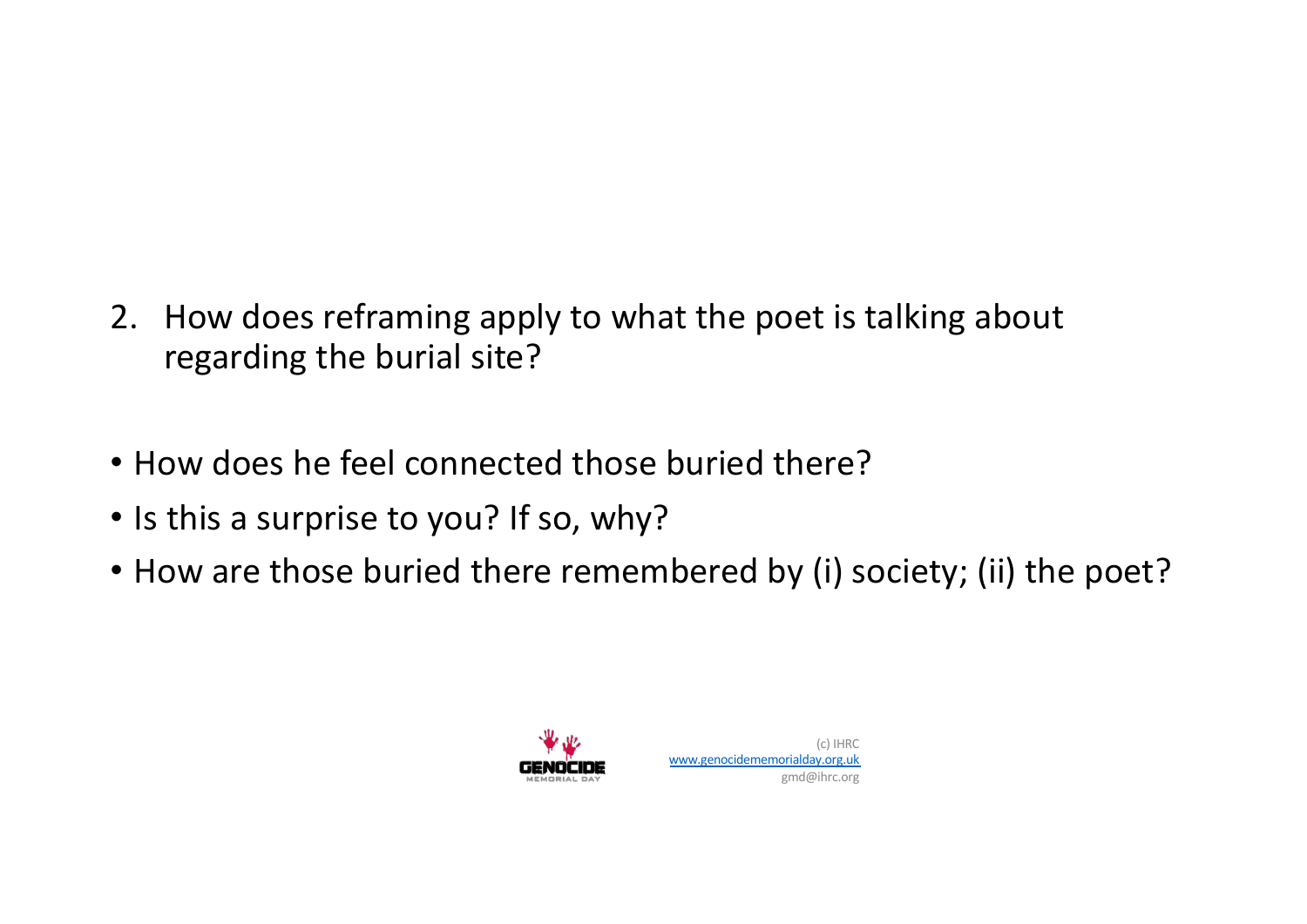3. How does the story of those slaves impact the life of the poet and the lives of people of colour today?

- Who is still impacted by the Transatlantic Slave Trade today?
- How does the poet feel impacted? Who does he say still feels the effects?
- What are these effects?

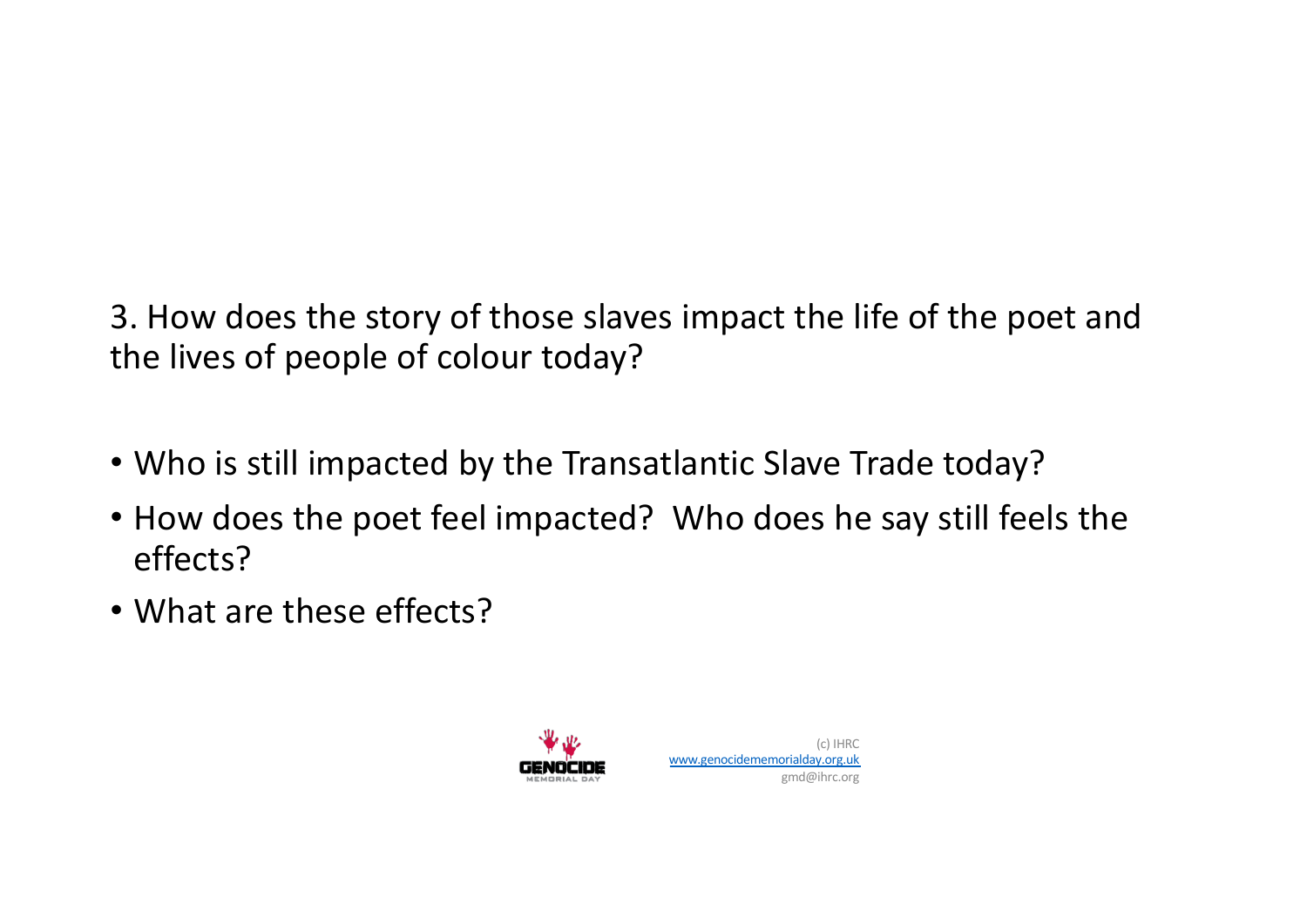## **Follow up**

- In small groups, research and find about about the work of organisations working on the legacy of slavery today
- In small groups compose and perform a short poem or piece of prose about the legacy of the Transatlantic Slave Trade
- Individually, write 150 200 words on the social impact of slavery in today's world
- Individually or in groups 'reframe' a phrase or term to do with slavery. Discuss what impact that has on the meaning of the term?